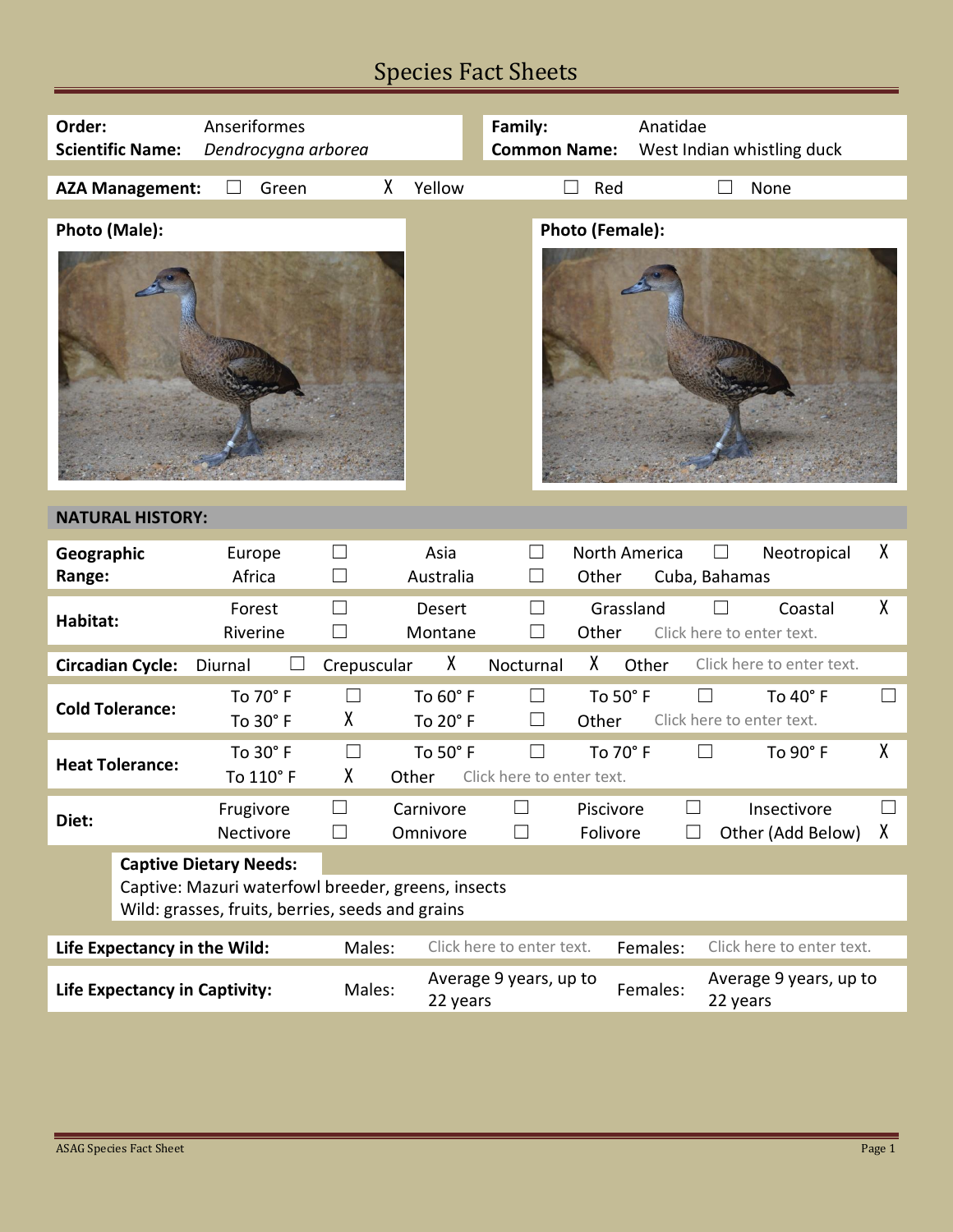## Species Fact Sheets

| <b>BREEDING INFORMATION:</b>                                                                                                                                                                                                                                                                                                              |                                                                                                                                                                                                                                                     |                                                                                                                                                                                                                                                                                  |                                     |                                                |  |  |  |  |  |  |
|-------------------------------------------------------------------------------------------------------------------------------------------------------------------------------------------------------------------------------------------------------------------------------------------------------------------------------------------|-----------------------------------------------------------------------------------------------------------------------------------------------------------------------------------------------------------------------------------------------------|----------------------------------------------------------------------------------------------------------------------------------------------------------------------------------------------------------------------------------------------------------------------------------|-------------------------------------|------------------------------------------------|--|--|--|--|--|--|
| <b>Age at Sexual Maturity:</b>                                                                                                                                                                                                                                                                                                            | Males:                                                                                                                                                                                                                                              | 1 year                                                                                                                                                                                                                                                                           | Females:                            | 2 years                                        |  |  |  |  |  |  |
| <b>Courtship Displays:</b>                                                                                                                                                                                                                                                                                                                |                                                                                                                                                                                                                                                     | Click here to enter text.                                                                                                                                                                                                                                                        |                                     |                                                |  |  |  |  |  |  |
| <b>Nest Site Description:</b>                                                                                                                                                                                                                                                                                                             |                                                                                                                                                                                                                                                     | Leaf-lined depressions on ground, no down lining                                                                                                                                                                                                                                 |                                     |                                                |  |  |  |  |  |  |
| <b>Clutch Size, Egg Description:</b>                                                                                                                                                                                                                                                                                                      | $6 - 10$                                                                                                                                                                                                                                            |                                                                                                                                                                                                                                                                                  |                                     |                                                |  |  |  |  |  |  |
| <b>Incubation Period:</b><br>30 days                                                                                                                                                                                                                                                                                                      |                                                                                                                                                                                                                                                     |                                                                                                                                                                                                                                                                                  | <b>Fledgling Period:</b>            | 24-48 hours                                    |  |  |  |  |  |  |
| <b>Parental Care:</b>                                                                                                                                                                                                                                                                                                                     | Both parents protect the young                                                                                                                                                                                                                      |                                                                                                                                                                                                                                                                                  |                                     |                                                |  |  |  |  |  |  |
| Typical duckling development<br><b>Chick Development:</b>                                                                                                                                                                                                                                                                                 |                                                                                                                                                                                                                                                     |                                                                                                                                                                                                                                                                                  |                                     |                                                |  |  |  |  |  |  |
| <b>CAPTIVE HABITAT INFORMATION:</b>                                                                                                                                                                                                                                                                                                       |                                                                                                                                                                                                                                                     |                                                                                                                                                                                                                                                                                  |                                     |                                                |  |  |  |  |  |  |
| <b>Social Structure in the Wild:</b><br>Whistling ducks are assumed to be monogamous, but this has not been well<br>documented. They may stay with the same mate from one year to the next.<br>Offspring may stay with parents up to a year in the wild, but the parents do<br>not tolerate their older offspring as well during nesting. |                                                                                                                                                                                                                                                     |                                                                                                                                                                                                                                                                                  |                                     |                                                |  |  |  |  |  |  |
| Click here to enter text.<br><b>Social Structure in Captivity:</b>                                                                                                                                                                                                                                                                        |                                                                                                                                                                                                                                                     |                                                                                                                                                                                                                                                                                  |                                     |                                                |  |  |  |  |  |  |
| 2<br><b>Minimum Group Size:</b>                                                                                                                                                                                                                                                                                                           |                                                                                                                                                                                                                                                     |                                                                                                                                                                                                                                                                                  | <b>Maximum Group Size:</b>          | As many as your pond<br>and habitat will allow |  |  |  |  |  |  |
| Compatible in<br>Yes<br><b>Mixed Species Exhibits:</b>                                                                                                                                                                                                                                                                                    |                                                                                                                                                                                                                                                     | <b>Comments:</b>                                                                                                                                                                                                                                                                 | shorebirds, small mammals and more! | Can be housed with flamingos, waterfowl, ibis, |  |  |  |  |  |  |
| <b>Optimal Habitat Size:</b>                                                                                                                                                                                                                                                                                                              | For two birds: freshwater pond at<br>least 12 inches deep and water<br>surface of 25 square feet. Varied<br>substrate including some of the<br>following: soil, sand, vegetation,<br>mulch, concrete. Exhibit space of at<br>least 225 square feet. |                                                                                                                                                                                                                                                                                  |                                     |                                                |  |  |  |  |  |  |
| <b>Management Challenges:</b>                                                                                                                                                                                                                                                                                                             |                                                                                                                                                                                                                                                     | Birds can be more dominant during introductions with other species, but usually<br>settle in peaceably once an understanding has been reached with the other<br>species. Be vigilant with older or compromised animals. Assertive displacement<br>usually only lasts a few days. |                                     |                                                |  |  |  |  |  |  |
| <b>ADDITIONAL COMMENTS:</b>                                                                                                                                                                                                                                                                                                               |                                                                                                                                                                                                                                                     |                                                                                                                                                                                                                                                                                  |                                     |                                                |  |  |  |  |  |  |

As with most whistling ducks, this species spends more time on land that other typical duck species. During chick-rearing, they will spend much more time on the water.